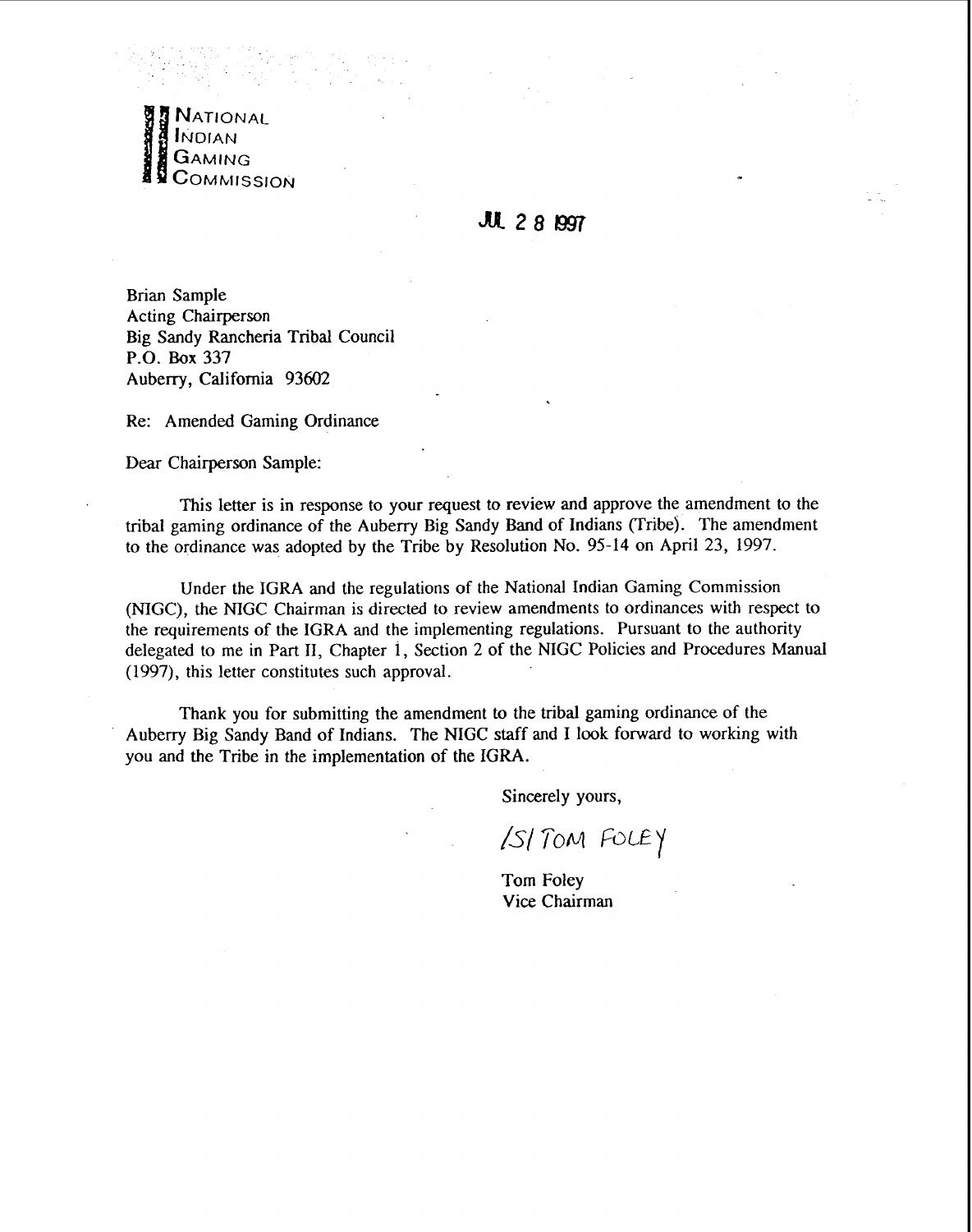

## **AUBERRY BIG SANDY BAND OF INDIANS AUBERRY, FRESNO COUNTY, CALLFQRNLA CLASS n AND CLASS m GAMING ORDINANCE RESOLUTION NO. 95-14**

**WHE'REAS,** the Big Sandy Kancheria is a federally recognized Indian **Tribe;** and

WHEREAS, the Big Sandy Rancheria Tribal Council is the governing body of the Big **Sandy**  Rancheria; and

**WHEREAS,** the Big Sandy Rancheria Tribal Council desires to amend the Gaming Ordinance 95- 14, and

WHEREAS, the Big **Sandy** Rancheria Tribal Council wishes to ensure that its governmental operations and related tnatters **conform** to all legal requirements; and

**NOW THEREFORE BE** IT **RESOLVED** THAT, the Tribal Council of the Big Sandy Rancheria hereby authorizes its chairman, Brian Sample to sign the following amendment to the **Gaming** Ordinance 95-14 and submit said amendment to the National Indian Gaming Commission.

## **AMENDMENT A**

**1.** In all instances, reference made to "Class 11" shall be replaced with "Class **I1** and **compacted** Class **Ill".** 

**2.** Replace Section **I1** with the following new language:

**"SECTION II GAMING AUTHORIZED** 

Class IT and class **111 gaming subject** to the establishment of a **wrnpact** with **the State of** California, **as defined** in the Indian Gaming Regulatory Act P.L. 100-447, 25 U.S.C. sections 2703 (7)(a) and 2702(8) ("IGRA") National Indian Gaming Commission at 25 **C.F.R,** section 502 3 (as published in the Federal Register at 57 FR 12382-12393, April 9, 1992 or any subsequent amendments thereto) is hereby **authorized."**